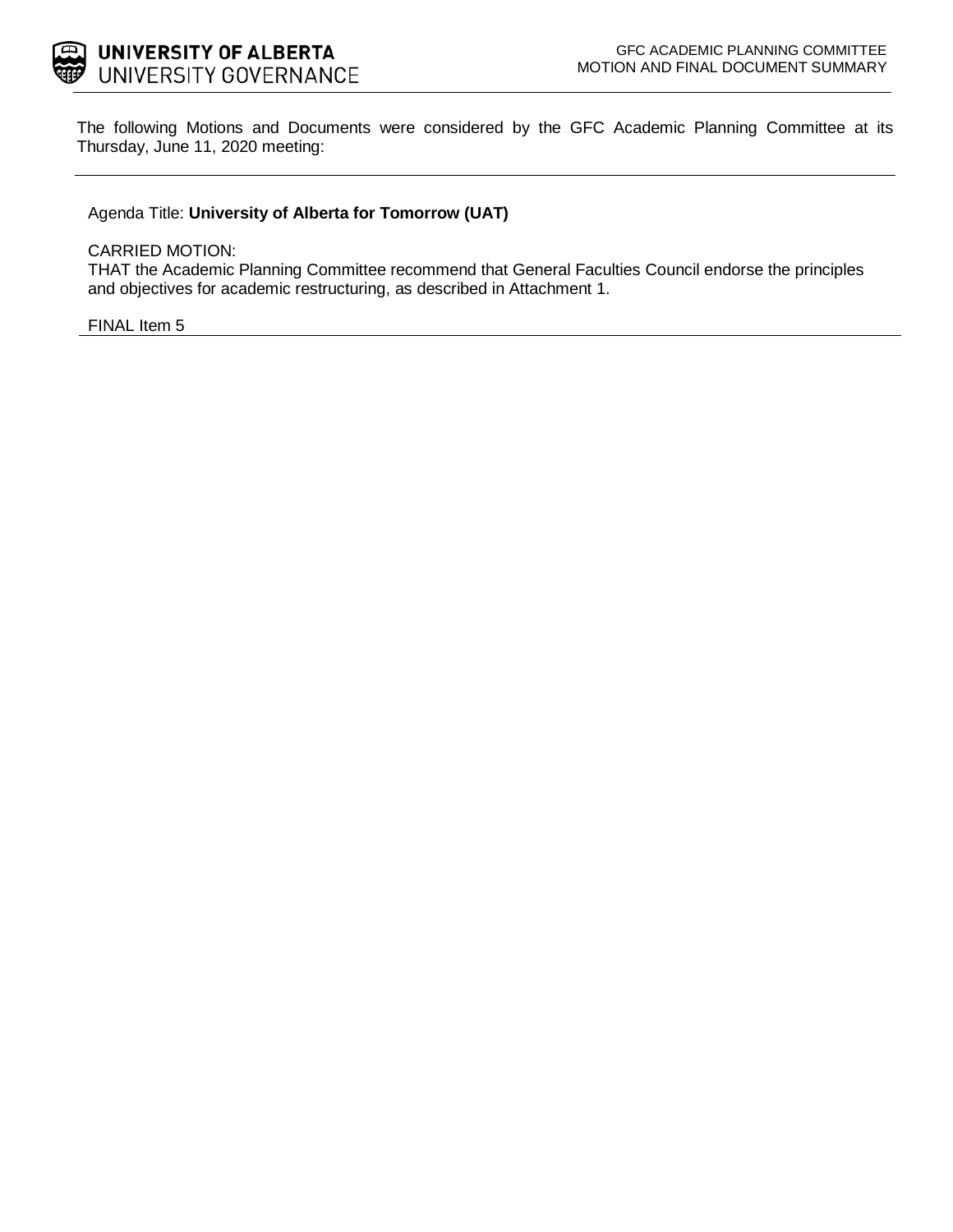

# FINAL Item No. 5

# **Governance Executive Summary Action Item**

# **Agenda Title University of Alberta for Tomorrow (UAT)**

### **Motion**

THAT the Academic Planning Committee recommend that General Faculties Council endorse the principles and objectives for academic restructuring, as described in Attachment 1.

#### **Item**

| <b>Action Requested</b> | $\Box$ Approval $\boxtimes$ Recommendation                   |  |  |
|-------------------------|--------------------------------------------------------------|--|--|
| Proposed by             | Bill Flanagan, President-elect                               |  |  |
| Presenter               | Bill Flanagan, President-elect                               |  |  |
|                         | Steve Dew, Provost and Vice-President (Academic)             |  |  |
|                         | Gitta Kulczycki, Vice-President (Finance and Administration) |  |  |

| <b>Details</b>                                                                          |                                                                                                                                                                                                                                                                                                                                                                    |  |  |
|-----------------------------------------------------------------------------------------|--------------------------------------------------------------------------------------------------------------------------------------------------------------------------------------------------------------------------------------------------------------------------------------------------------------------------------------------------------------------|--|--|
| <b>Office of Administrative</b><br>Responsibility                                       | Office of the President<br>The Purpose of this Proposal is to continue APC's engagement with<br>President-elect Bill Flanagan's vision for transformation at the University<br>of Alberta. In particular, today's item includes discussion of the principles<br>drafted by the Academic Restructuring Working Group (ARWG).                                        |  |  |
| The Purpose of the Proposal is<br>(please be specific)                                  |                                                                                                                                                                                                                                                                                                                                                                    |  |  |
| <b>Executive Summary</b><br>(outline the specific item - and<br>remember your audience) | With fundamental sweeping transformation, the U of A can address the<br>current funding crisis and enhance delivery on its Vision and Mission.                                                                                                                                                                                                                     |  |  |
|                                                                                         | This will require profound change in all parts of the university, including:                                                                                                                                                                                                                                                                                       |  |  |
|                                                                                         | how faculties are organized and work to achieve the academic<br>$\bullet$<br>mission<br>how professional and administrative services support and enable<br>the academic mission<br>how the university uses and develops its assets.<br>$\bullet$                                                                                                                   |  |  |
|                                                                                         | U of A can turn this challenge into a strategic, structural, cultural and<br>process transformation of the university.                                                                                                                                                                                                                                             |  |  |
|                                                                                         | This transformation will be organized around two major projects: the<br>Service Excellence Transformation (SET) Initiative and Academic<br>Restructuring.                                                                                                                                                                                                          |  |  |
|                                                                                         | The Academic Restructuring Working Group has drafted the attached<br>principles to direct the work of the project. The principles are the focus<br>of our first round of consultation on academic restructuring. The Provost<br>and Vice-President (Academic) will also provide an update to APC on<br>the membership of the Academic Restructuring Working Group. |  |  |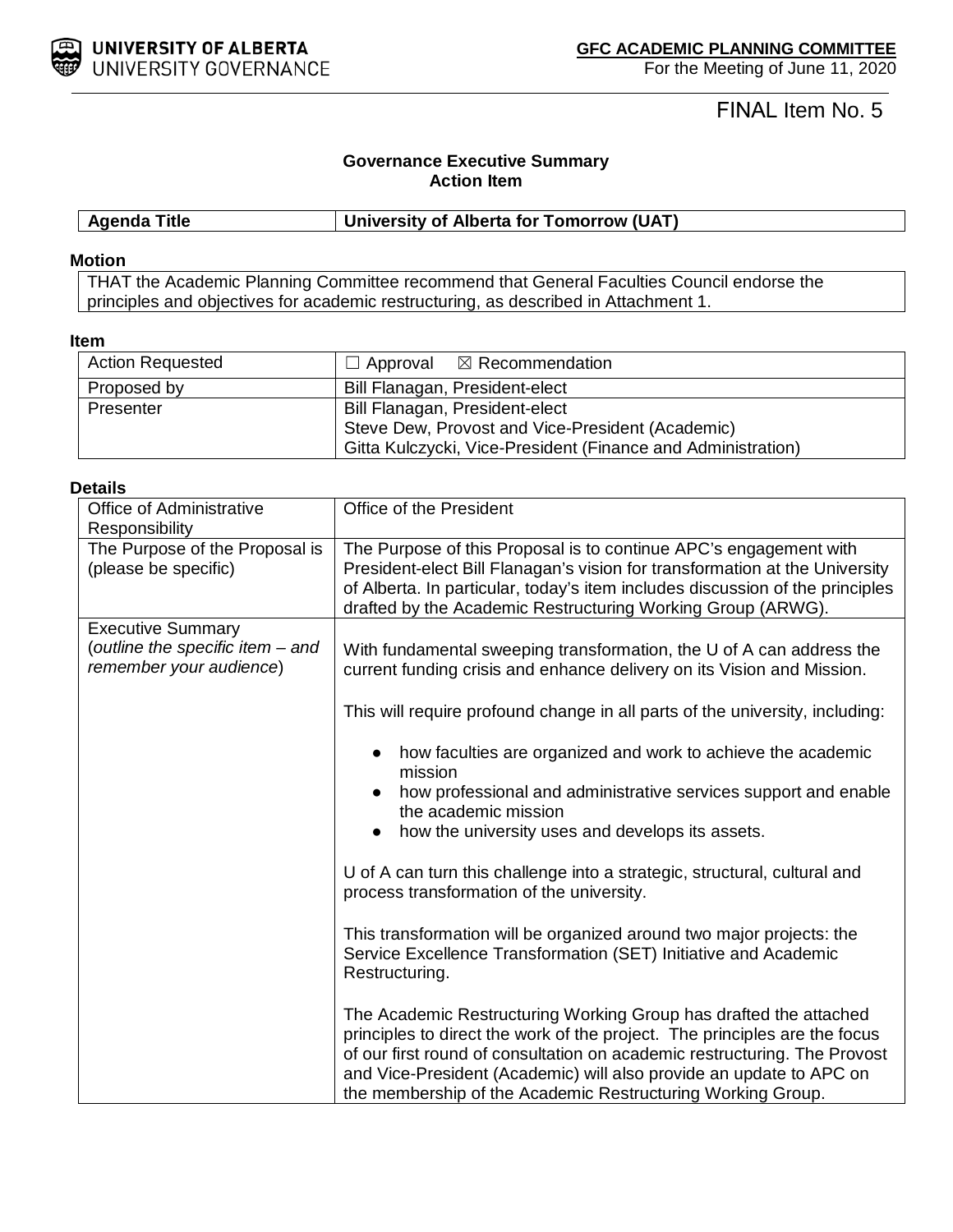

 $\overline{1}$ 

For the Meeting of June 11, 2020

Item No. 5

|                         | Vice-President (Finance and Administration) Gitta Kulczycki will provide<br>a verbal update on the SET initiative. |
|-------------------------|--------------------------------------------------------------------------------------------------------------------|
| Supplementary Notes and | <this by="" for="" governance="" is="" only="" outline<="" section="" td="" to="" university="" use=""></this>     |
| context                 | governance process.>                                                                                               |

# **Engagement and Routing** (Include proposed plan)

| <b>Consultation and Stakeholder</b> | <b>President's Executive Committee</b> |
|-------------------------------------|----------------------------------------|
| Participation                       | <b>General Faculties Council</b>       |
|                                     |                                        |
|                                     | <b>Board of Governors</b>              |
|                                     | Deans' Council                         |
|                                     |                                        |

### **Strategic Alignment**

| Alignment with For the Public<br>Good | GOAL: Experience diverse and rewarding learning opportunities that<br>inspire us, nurture our talents, expand our knowledge and skills, and<br>enable our success. |                                       |  |
|---------------------------------------|--------------------------------------------------------------------------------------------------------------------------------------------------------------------|---------------------------------------|--|
| Alignment with Core Risk Area         | Please note below the specific institutional risk(s) this proposal is<br>addressing.                                                                               |                                       |  |
|                                       | $\Box$ Enrolment Management                                                                                                                                        | $\Box$ Relationship with Stakeholders |  |
|                                       | $\Box$ Faculty and Staff                                                                                                                                           | $\boxtimes$ Reputation                |  |
|                                       | $\boxtimes$ Funding and Resource Management                                                                                                                        | $\Box$ Research Enterprise            |  |
|                                       | □ IT Services, Software and Hardware                                                                                                                               | $\Box$ Safety                         |  |
|                                       | $\boxtimes$ Leadership and Change                                                                                                                                  | $\Box$ Student Success                |  |
|                                       | $\Box$ Physical Infrastructure                                                                                                                                     |                                       |  |
| Legislative Compliance and            | Post-Secondary Learning Act                                                                                                                                        |                                       |  |
| jurisdiction                          | APC Terms of Reference                                                                                                                                             |                                       |  |
|                                       | <b>General Faculties Council</b>                                                                                                                                   |                                       |  |

Attachments (each to be numbered 1 - <>)

1. Draft Academic Restructuring Principles and Objectives

*Prepared by:* Kathleen Brough, Senior Administrative Officer, Office of the Provost and VP (Academic)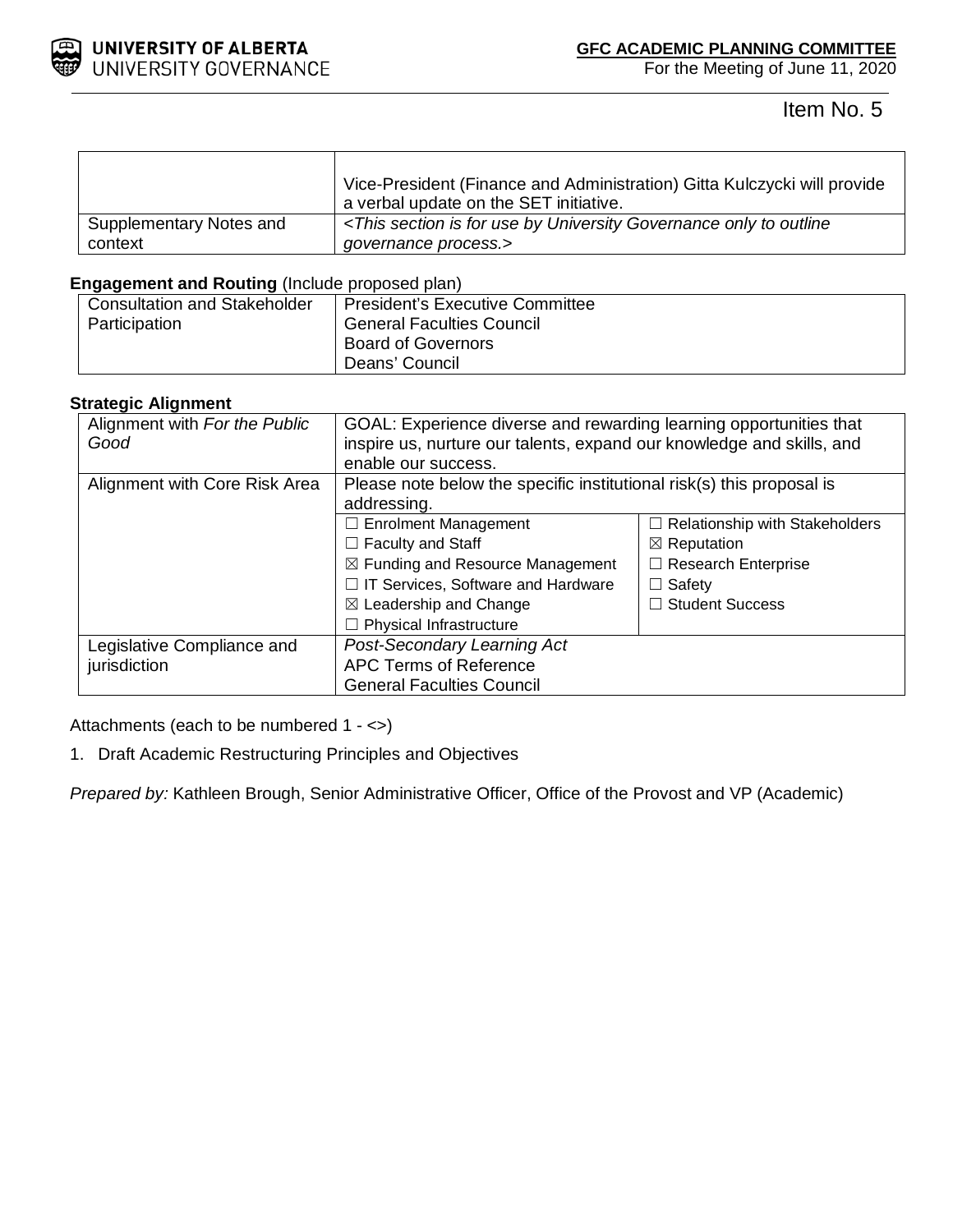# **Academic Restructuring - Principles and Objectives**

DRAFT June 4, 2020

The Academic Restructuring Working Group will work in parallel with the Service Excellence Transformation (SET) initiative. While ARWG's work will focus on our academic structures, SET will focus on transformation of institutional business processes and tasks, including such things as procurement, payroll etc.

In guiding the work of the Academic Restructuring Working Group (ARWG), we start with the Mission, Vision and Values as laid out in *For the Public Good*:

# **Vision**

To inspire the human spirit through outstanding achievements in learning, discovery, and citizenship in a creative community, building one of the world's great universities for the public good.

# **Mission**

Within a vibrant and supportive learning environment, the University of Alberta discovers, disseminates, and applies new knowledge for the benefit of society through teaching and learning, research and creative activity, community involvement, and partnerships. The University of Alberta gives a national and international voice to innovation in our province, taking a lead role in placing Canada at the global forefront.

# **Values**

The University of Alberta community of students, faculty, staff, and alumni rely on shared, deeply held values that guide behaviour and actions. These values are drawn from the principles on which the University of Alberta was founded in 1908 and reflect a dynamic, modern institution of higher learning, leading change nationally and internationally.

- Above all, we value intellectual integrity, freedom of inquiry and expression, and the equality and dignity of all persons as the foundation of ethical conduct in research, teaching, learning, and service.
- We value excellence in teaching, research, and creative activity that enriches learning experiences, advances knowledge, inspires engaged citizenship, and promotes the public good.
- We value learners at all stages of life and strive to provide an intellectually rewarding educational environment for all.
- We value academic freedom and institutional autonomy as fundamental to open inquiry and the pursuit of truth.
- We value diversity, inclusivity, and equity across and among our people, campuses, and disciplines.
- We value creativity and innovation from the genesis of ideas through to the dissemination of knowledge.
- We value the history and traditions of our university, celebrating with pride our people, achievements, and contributions to society

Beyond these, the ARWG will be guided by the following additional **principles**

● The ARWG will be consultative and transparent in its work, engaging the university community as well as the General Faculties Council and the Board of Governors.